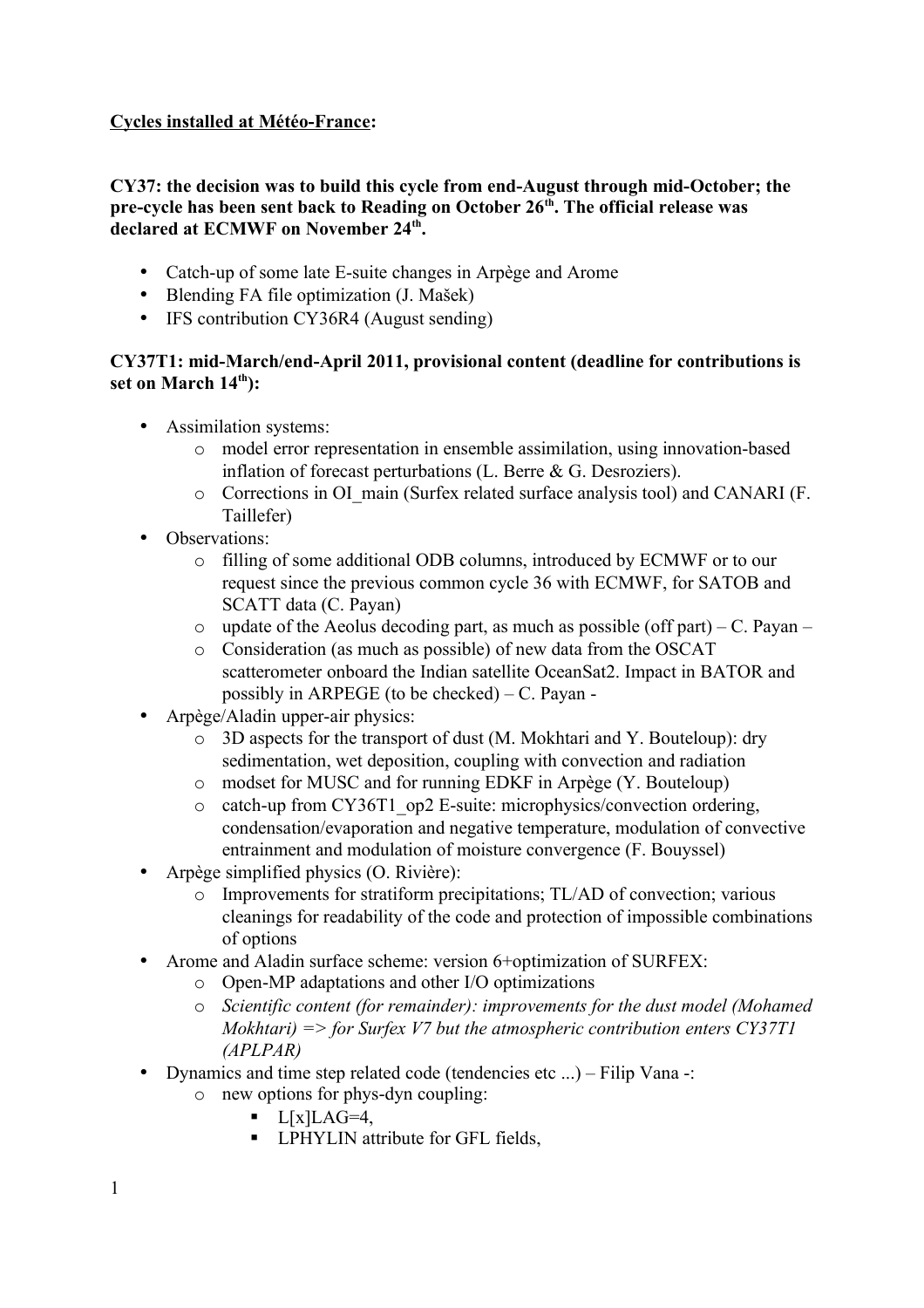- extra and separate diffusion of physical tendencies.
- o 3D turbulence dataflow in dynamics ("2D+1D"):
	- LHORTURB attribute of GFL fields.
	- 3D shear term preparation in NH dynamics,
	- Laplacian operator applied to appropriate GMV fields, and physics:
		- computation of horizontal exchange coefficients,
		- extension of TKE equation by horizontal terms.
- o updated automatic setup of NPROMA for LAM domains
- o slight update of SLHD triggering based on divergence
- o Promoting consistent set-up of SLHD w/r to spectral diffusion setup when LECMWF=.T. (in coordination with Nils Wedi, ECMWF)
- various code cleanings and algorithmic developments (K. Yessad):
	- o code cleaning: re-arrange some of the LBC code in a more OOPS-oriented manner; removal of useless dummy arguments (FMR15); introduction of new structures in the dynamics, with some collateral, modifications in the physicsdynamics interface; introduce a new key in the surface dataflow (SURFACE\_FIELDS\_MIX) to say if fields are active, and use this key in MODULE\_OBB1\_MIX in order not to interpolate not allocated surface fields in the observation interpolator; reduce excessive modularisation at various places; remove variable LPC\_OLD; remove information about modifications done before 01/01/2001; remove obsolete (unused) decks; some cosmetic cleanings
	- o Fullpos: introduce multi-linear horizontal interpolations, introduce the mapping factor in the spectral filtering
- Alaro physics (Filip Vana as code contributor to the cycle):
	- o updated TOUCANS code (Ivan Bastak-Duran)
	- o code updates in link with the introduction of 3D turbulence as a 2D+1D algorithm (see item on dynamics above)
	- o code for Cellular Automaton (Lisa Bengtsson & Filip Vana for optimization aspects)
	- o fixes in convection/microphysics (Radmila Brozkova)
- Hirlam/Harmonie (Toon Moene):
	- o LAM code adaptations for switching off E-zone gridpoint calculations; key LNOEXTZ (by Mariano Hortal)
	- o Optimization features by S. Saarinen
	- o Surfex/Alaro & OI\_main (M. Homleid)
	- o Handle nearly constant fields in grib (FA) packing (U. Andrae)
- DDH diagnostics (F. Voitus):
	- o Dynamics terms added: Semi-implicit, Semi-Lagrangian transport, horizontal diffusion, valid for all models - ARPEGE/ALADIN/AROME –
	- o Flexible 2D fields: for surface fields
- Adaptation of configuration 901 (conversion IFS to Arpège historical files) to GRIB2 upper-air input fields (Mate Mile & Jean-Marc Audoin)
- Optimisation of the Open-MP parallelisation in the spectral dynamics of Aladin/Arome (the existing Open-MP directives have been moved to a higher level in the code, in order to reduce the overhead of the Open-MP start-up, and to have Open-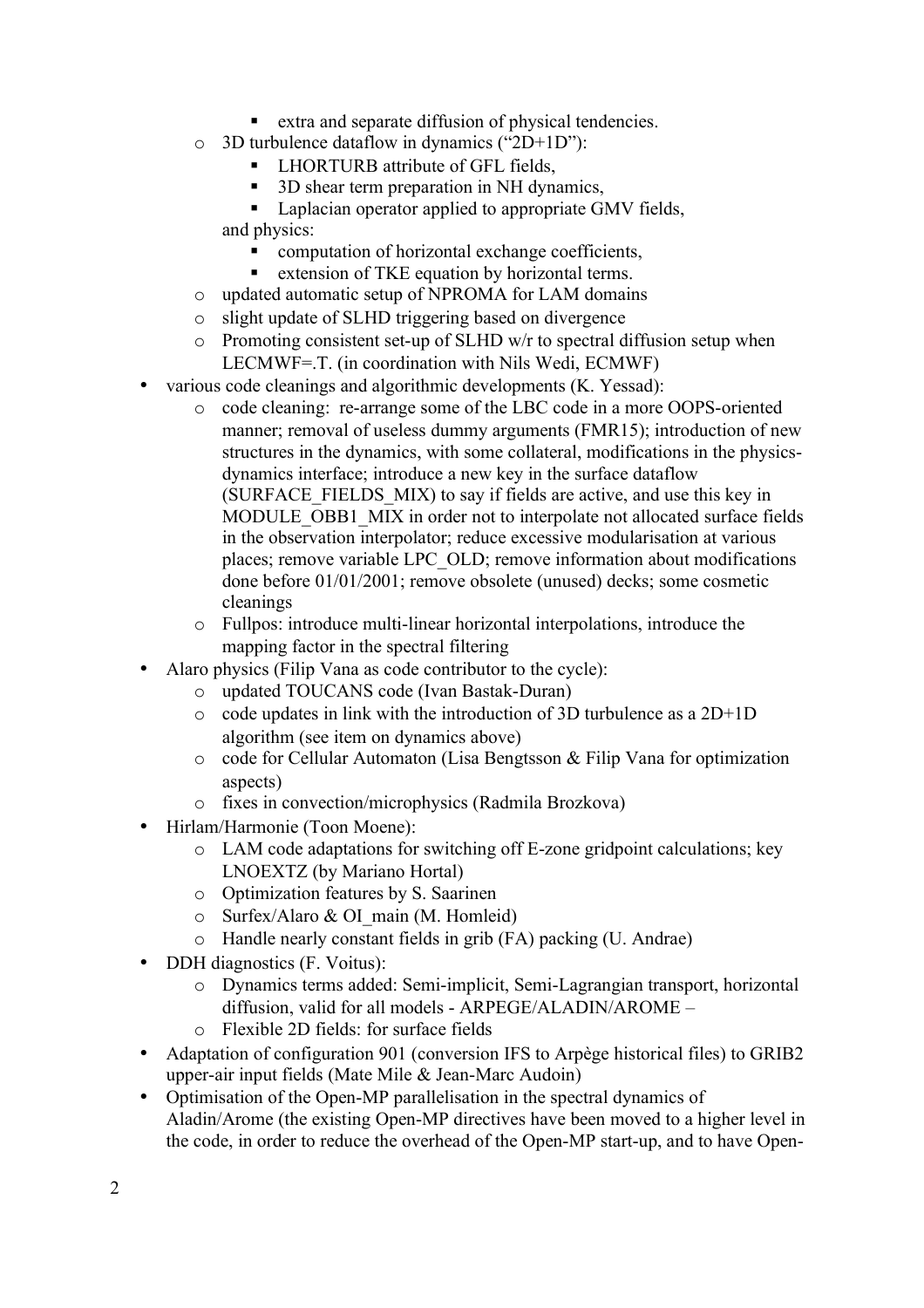MP applied to the non-hydrostatic dynamics as well as to the hydrostatic ones) – Ryad El Khatib & Fabrice Voitus –

- Some minor contributions w/r to GMAP's work for RAPS and benchmarking (REK)
- Climate group contribution (A. Alias):
	- o Changes in radiation schemes; relaxation of mesospheric specific humidity; linear Ozone added; changes in nudging scheme

**CY37T2: most likely in June; this cycle would be devoted to catch up with the SURFEX official release V7. Otherwise, only technical bugfixes can be accepted (no operational input, no R&D input). The phasing and validation work is planned to be reasonably short.**

**CY38: this cycle is scheduled for over September/October 2011. The first elements of IFS Fortran code cleaning in the OOPS spirit will enter this cycle.**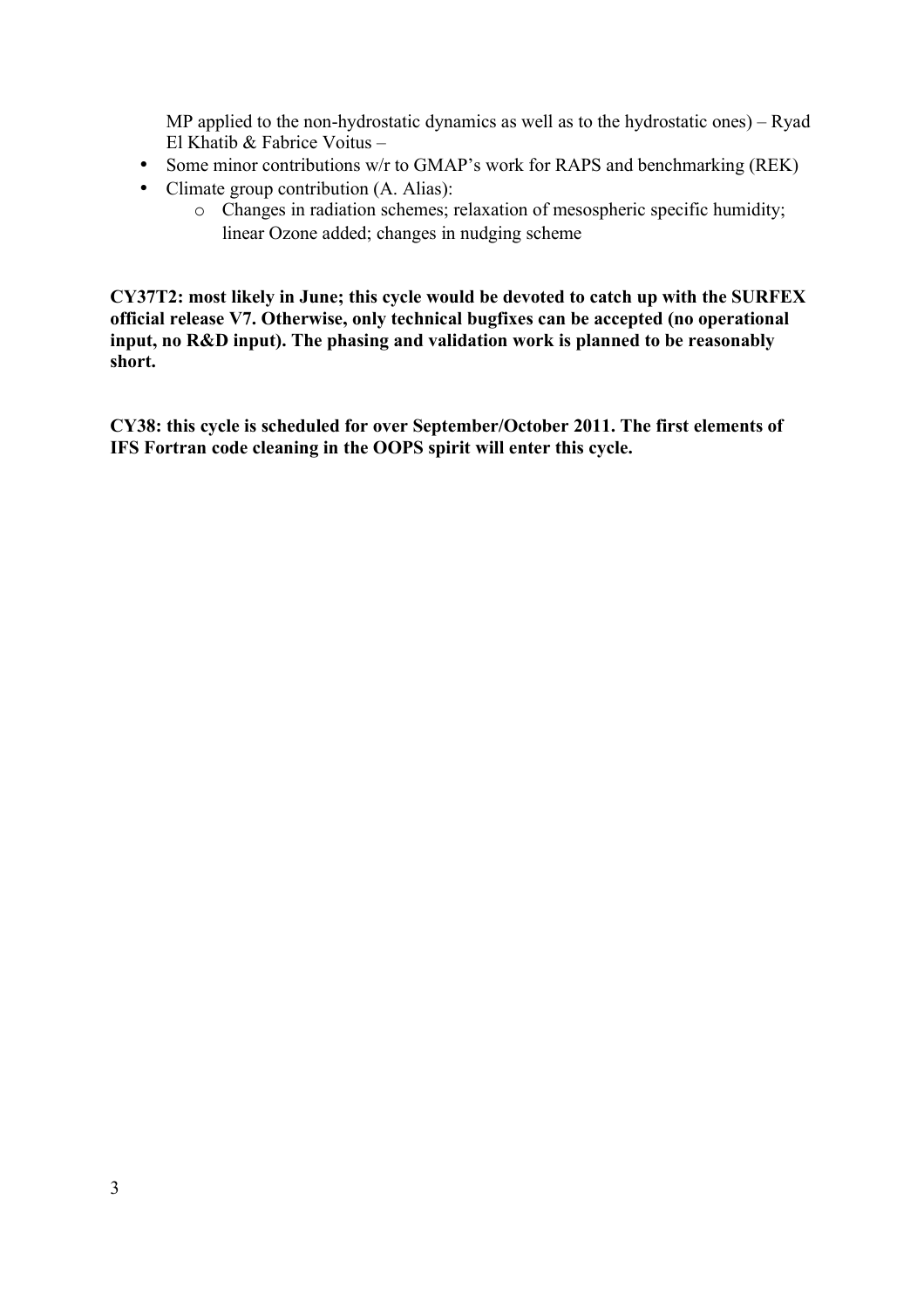### **Progress and plans at Météo-France:**

#### **Plans for 2<sup>nd</sup> semester of 2010 & 1<sup>st</sup> semester of 2011:**

Contents of the 2010/2 E-suites:

- "summer E-suite" (June/November 2010):
	- o CY36T1\_op1
	- o Assimilation (global 4D-VAR as reference):
		- Assimilation of SSMI/S from 2 satellites
		- radiosonde bias correction scheme imported from IFS
		- assimilation of GRAS/METOP GPS occultation
		- assimilation of low-peaking AMSU channels over sea-ice
		- **modified algorithm for handling ambiguous wind direction from** METOP/ASCAT instrument
		- use Synop RH2m observations in daytime
		- upgraded OBSTAT code to take into account radar reflectivity and RH profile retrievals (would probably become part of an official CY36T2 release)
		- use of ensemble assimilation  $\sigma b$ 's in the screening; use ensemble assimilation σb's for specific humidity in Jb
		- **TKE field is cycled (instead of restarting with default value**  $10^{-6}$ **)**
	- o Arpège ensemble assimilation installed in the operational scripting environment (replaces OLIVE supervision)
	- o Arpège/Aladin-France upper-air physics:
		- Cloud sedimentation scheme: introduction of different fall velocities for cloud liquid and solid water
		- Changes in the microphysics scheme in order to prevent liquid water when a model column has negative temperatures at all levels (conversion to snow and ice)
		- Deep convection scheme: changes in order to increase the onset and effectiveness of the deep convection and thus, prevent small scale hyper-active systems
		- *Only in Arpège*: modifications in the specifications of the sub-grid variability of orography
		- Extra diagnostic outputs of cloudiness, Liquid water content, Ice content, Turbulent kinetic energy, hourly outputs for surface fields
		- Improved diagnostic scheme for computing the  $\theta$  deg. C. height
	- o Relaxation towards the OSTIA SST analysis (Met Office) in all models (NCEP analysis still used over lakes)
	- o Arome-France:
		- 80km thinning for IASI pixels; 25 km thinning for AIREP
		- revisit the blacklist for radar data; assimilation of more coastal radars (7 more radars, including 5 coastal locations)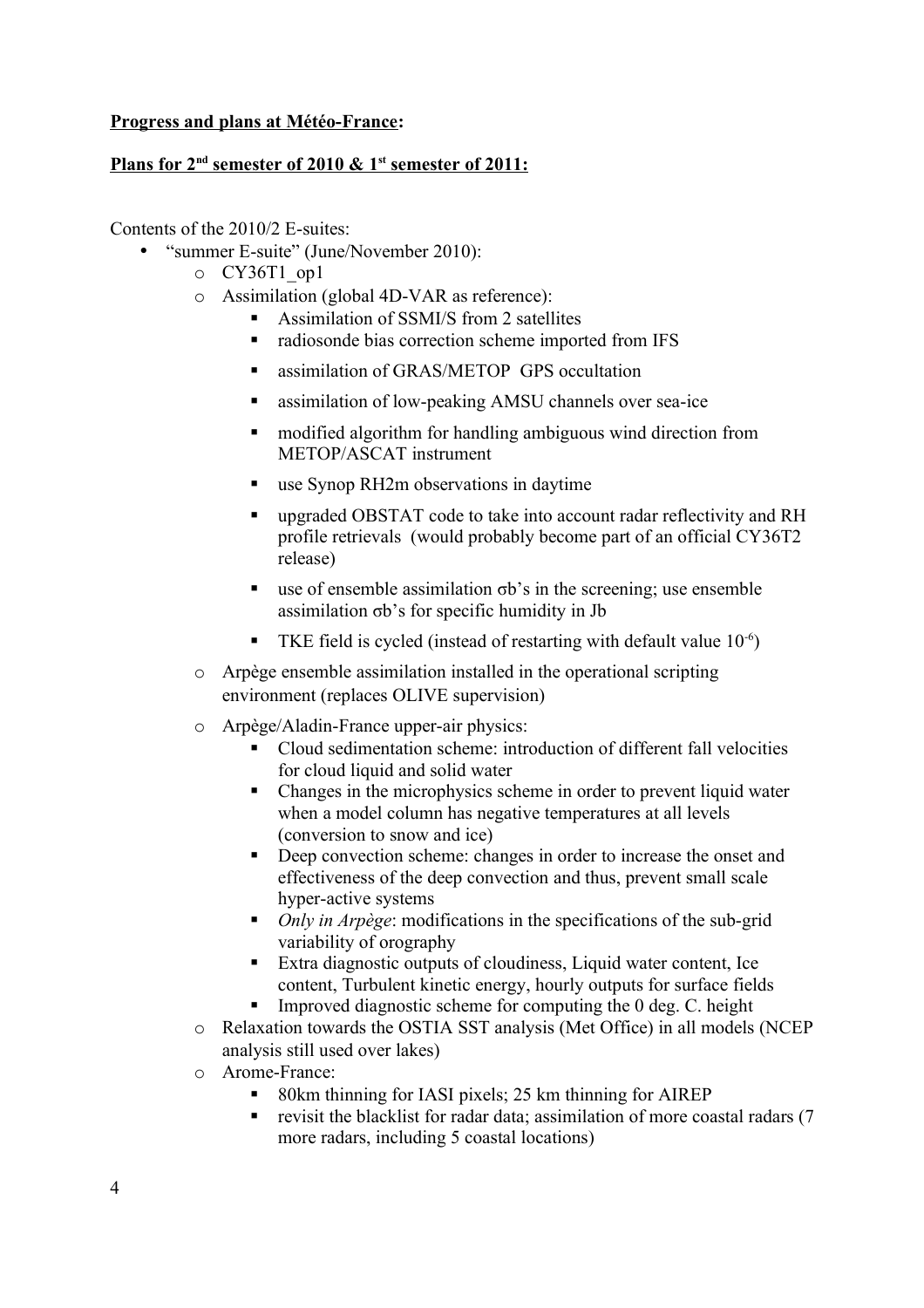- some tunings for reflectivity retrievals
- surface assimilation based on Surfex, with the 2m increments of T2m and RH2m computed using OI formulation
- Extension of the size of the horizontal domain  $(750*720)$  leading to an increase of 1.76 of the domain size)
- Use the Arome analysis file as 0h coupling data (instead of the Arpègeinterpolated fields), as is done in Aladin with incremental DFI (but no DFI in Arome)
- Code optimization for fitting the requested elapse time for Arome/large domain: inside the ETKF shallow convection code, inside the I/O and message passing communications (especially in link with SURFEX)
- Diagnostic outputs: PBL height, surface radiation flux, modelled satellite imagery for SEVIRI channels 6.2 and 10.8  $\mu$ , removal of modelled reflectivity in the 0h output file

This E-suite has been launched end of June, and the switch to operations was performed on November 24, 2010.

- Definitive stop of the Arpège-Tropiques application on November  $2<sup>nd</sup>$ ; and of the Aladin-France production based on the very short cut-off Arpège "PACOURT" on November 4<sup>th</sup>. Associated to these stops: corresponding coupled MF wave models.
- PEARP Version 3 switched to operations on December 13, 2010 (increased horizontal resolution to T538C2.4 – 15 km over France – and changes in the initial condition perturbations)
- "winter E-suite" (start in January 2011):
	- o CY36T1\_op2
	- o Assimilation (4D-VAR Arpège & AEARP):
		- New RT-coefficients for IASI
		- Computation of relative humidity made consistent between monitoring and assimilation for SYNOP
		- **Monitoring of RARS/ATOVS over Pacific and Asia, EARS-La** Réunion, & Miami, SSMI-S of F-18
		- inflating factor for σb's for taking into account model error in Arpège's ensemble data assimilation
		- Arpège/4D-VAR simplified physics: new tuning of critical relative humidity in the Smith scheme (TL/AD code)
	- o Arpège physics and surface treatment:
		- Removal of the relaxation towards climatology in the CANARI surface OI scheme for deep layer temperature, total water content, water content of the snow pack over continents
		- Changes in the deep convection scheme
		- removal of the calls to radiation on the first and last time steps,
		- take into account TKE at t+dt (instead of t-dt) when computing wind gust diagnostics
		- re-activation of the re-freezing of rain
	- o Aladin-France: switch to SURFEX (based on Arome-FR version: ISBA3L, …) & ECOCLIMAP. TEB and CANOPY are however *not* used.; new orography